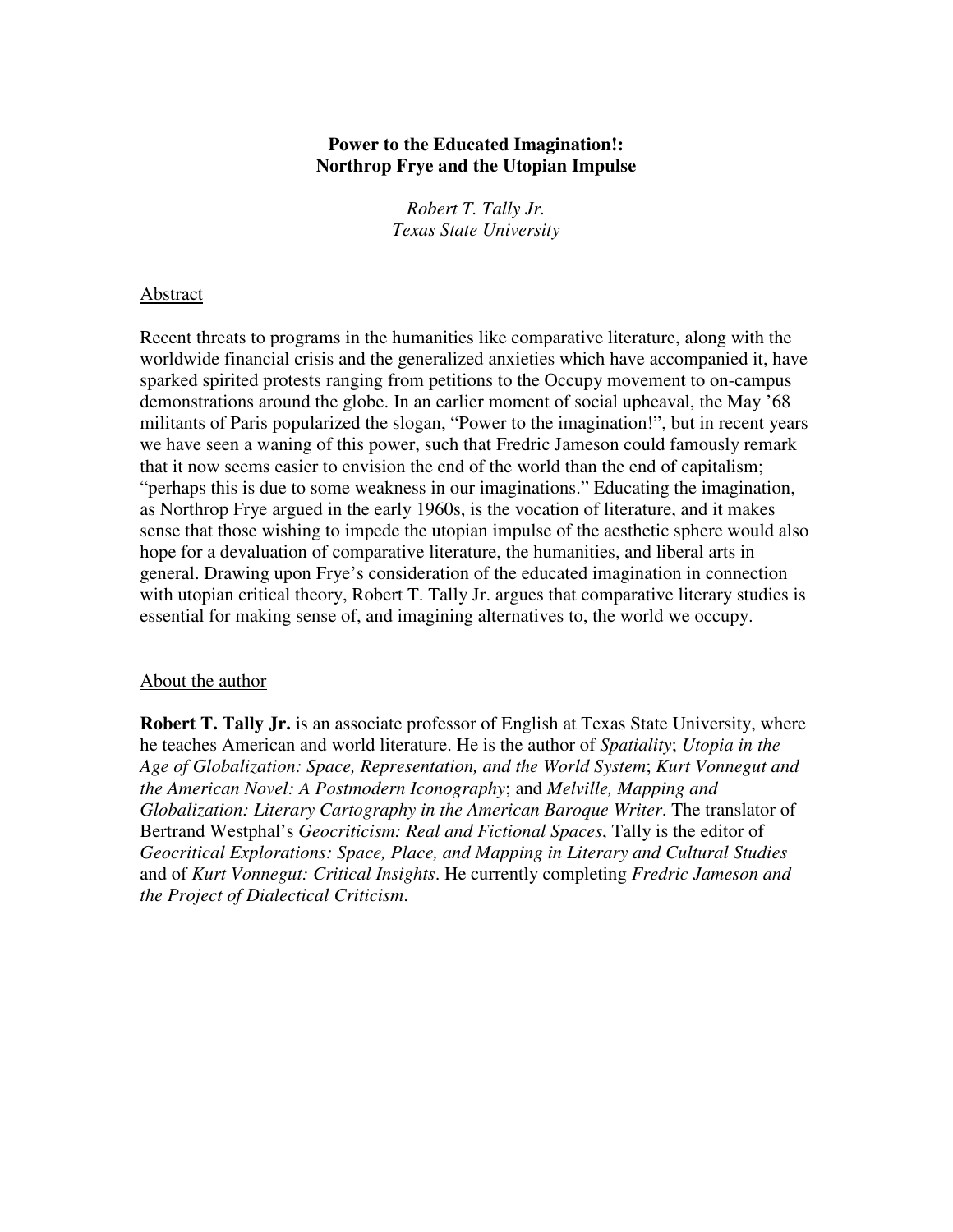# **Power to the Educated Imagination!: Northrop Frye and the Utopian Impulse**

*Robert T. Tally Jr.* 

The celebration of a Northrop Frye centennial cannot but be bittersweet, given the circumstances surrounding the literary humanities in the twenty-first century. Everywhere, it seems, the areas of scholarly inquiry that Frye cherished are under attack at colleges and universities, by politicians eager to belittle what they consider impractical or irrelevant fields of study, by corporate interests aiming to maximize a sort of profitability, and by underfunded administrations desperate to balance budgets. The discipline to which Frye devoted so much loving labour, comparative literature, has been among those hardest hit by the prevailing movements to restrict or eliminate academic programs in the humanities. The University of Toronto's 2010 decision to close the Centre for Comparative Literature, of which Frye was founding director, is perhaps symbolic of this larger pattern. Happily, that decision was reversed, at least temporarily, which may be a sign of hope. In 2011, what Slavoj Žižek has referred to recently as "the year of dreaming dangerously," an apparently utopian spirit animated a number of protests against perceived social, political, and economic injustices. Arguably, the resistance to the closure of comparative literature programs belongs in the same category with such movements as Occupy Wall Street or student protests in Quebec, California,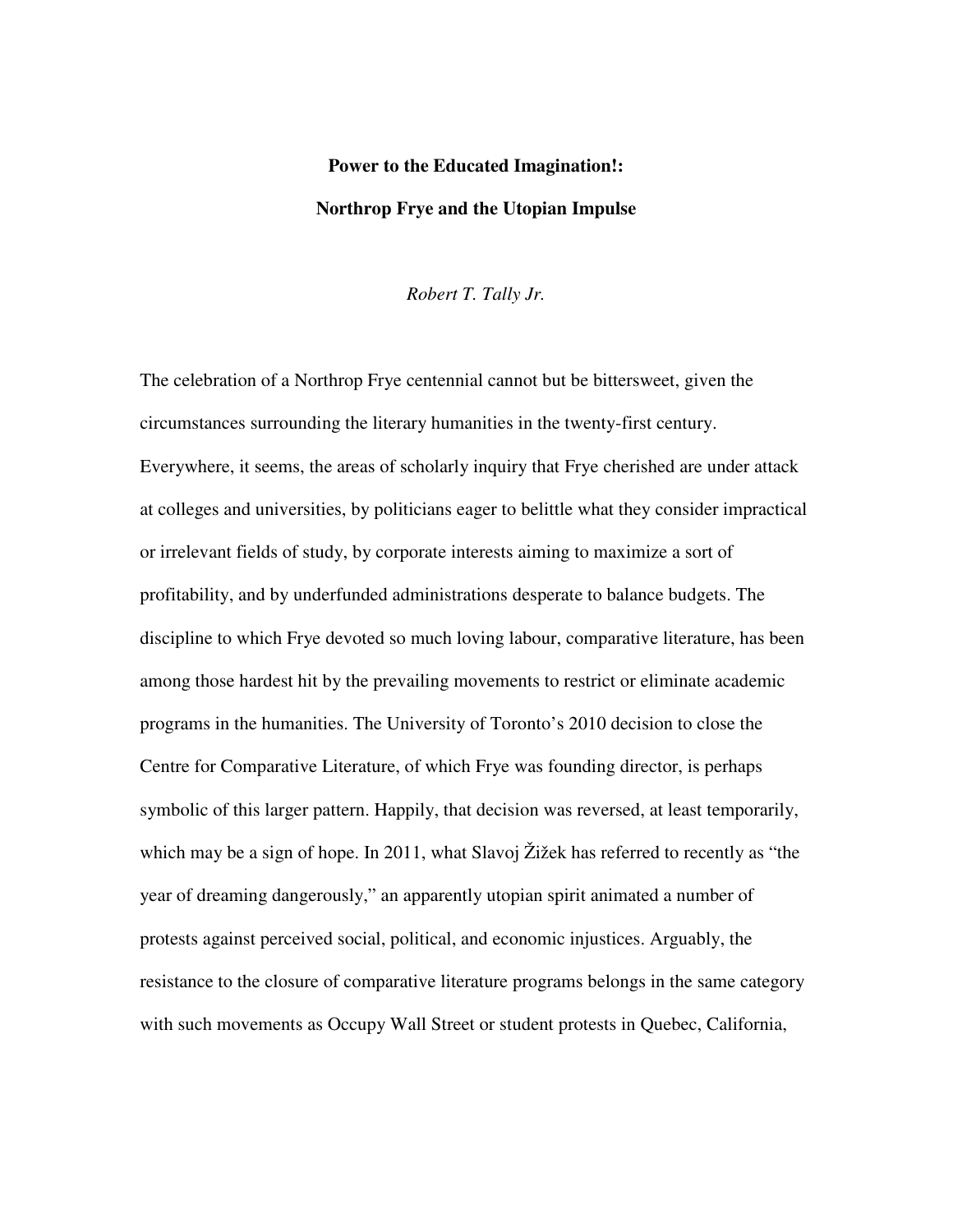and elsewhere. For, as Frye's work makes clear, if only in sometimes subtle ways, the utopian impulse animates the study of literature.

 In this chapter, I want to examine this aspect of Frye's work by looking at his slender yet powerful 1964 book, *The Educated Imagination*, in the context of a critique of advanced industrial society associated with the Frankfurt School of Social Research, particularly with Herbert Marcuse's critical theory. A literary theorist perhaps best known for his analysis of the Bible's "great code" and a Marxist philosopher and sociologist make for admittedly strange bedfellows, and yet both thinkers call attention to the need for a literary and aesthetic education as a means of combatting the alienated, almost mechanistic condition in which members of modern, Western societies find themselves. Although both Frye and Marcuse were addressing the social and spiritual crises of the 1950s and 1960s, their work retains value today. Recent threats to programs in higher education, along with the worldwide financial crisis and the generalized anxieties which have accompanied it, have sparked spirited protests around the globe. In an earlier moment of social upheaval, the May '68 militants of Paris popularized the slogan "Power to the imagination!", but in recent years we have seen a waning of precisely this power. The postmodern condition, as Fredric Jameson has pointed out, is characterized in part by the diminution of the imagination itself, which is apparent in the inability of even the most hopeful futurists to imagine radical alternatives to the existing social and economic formations. The vocation of literature, in Frye's elegant argument, is to educate the imagination, and it makes sense that those wishing to impede the utopian impulse of the aesthetic sphere would also hope for a devaluation of comparative literature, the humanities, and liberal arts in general. The struggles of the present, twenty-first-century

Tally  $-3$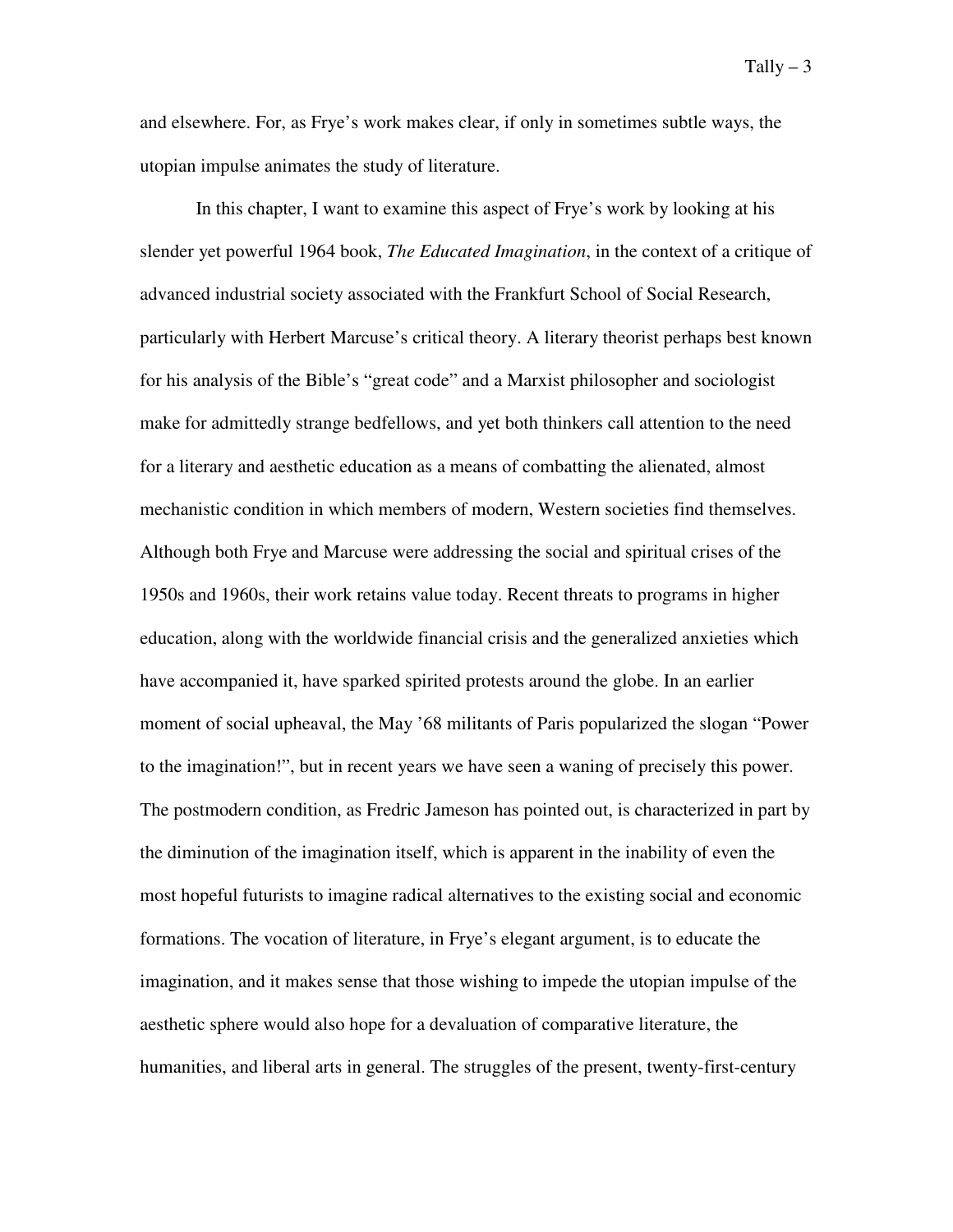moment thus recall the earlier situation from which Frye, Marcuse, and others launched their own critiques. One hundred years after Frye's birth and fifty years after *The Educated Imagination*'s publication, this ostensibly "old-fashioned" critic and criticism

finds new urgency and relevancy for scholars today.

 In *The Educated Imagination*, Northrop Frye endeavors to explain the value of literature and literary study in the modern, scientific, and—to borrow an expression from the Frankfurt School—highly rationalized society of the early 1960s. Containing lectures originally delivered in a series of CBC Radio broadcasts in 1962, this marvelous little book was intended for a broad, non-specialist audience. This is wholly appropriate, since Frye's overall argument that literature is not a narrow, disciplinary field, but a critical practice for anyone and everyone to engage in. Literary study allows one to make sense of the world by establishing new or alternative ways of imagining the world. As Frye puts it, "[l]iterature speaks the language of the imagination, and the study of literature is supposed to train and improve the imagination" (134). In Frye's view, the function of literature is to educate the imagination, which would empower it and, in turn, lead individuals to greater fulfillment and happiness, freeing them from the crass materialism, status-seeking, and sterile technocracies of Western civilization at that time. I consider this is a fundamentally utopian vision. Indeed, although they come at it from different perspectives and with different ends, Frye's position complements that of Marcuse, perhaps the greatest utopian thinker of that day. In the writings of both thinkers, the utopian impulse behind art and literature establishes these practices in opposition to the societal status quo.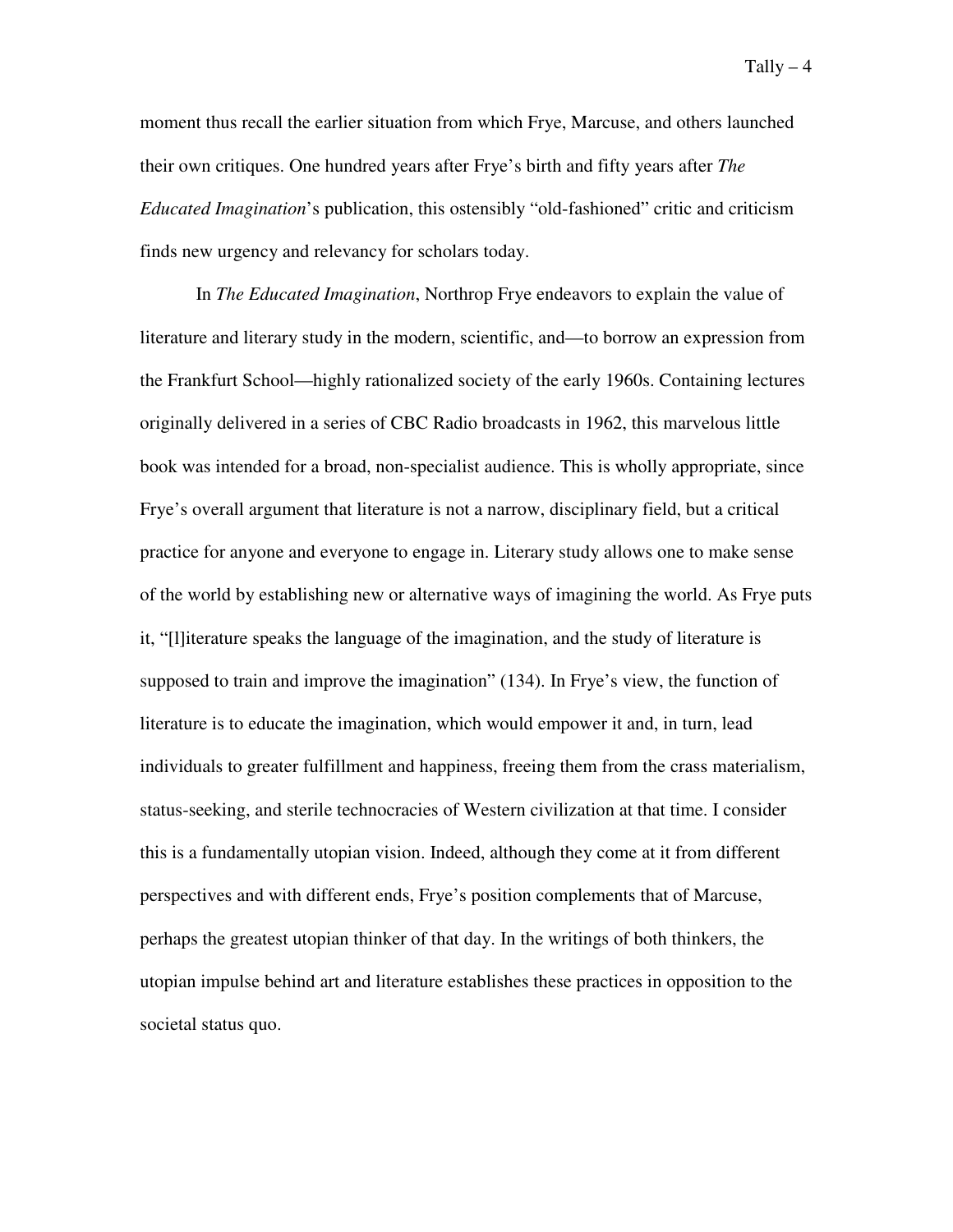In the early 1960s, both Frye and Marcuse recognized that this aesthetic sphere was under threat in what Marcuse labeled the "one-dimensional" societies of the post-war West, not to mention the often crippling repression of literary productions elsewhere, and both expressed concern that the individual's life in such societies was becoming increasingly meaningless. For Frye and Marcuse, the imagination, nourished and instructed by literature and the arts, operated as a force that opposed the basic banality and drab thoughtlessness of the era's mainstream culture. Dated as their language sometimes sounds, with phrases like "status-symbols" or "the Establishment" occasionally jarring the ears of a reader thoroughly immersed in an unavoidable consumer culture today, Frye's and Marcuse's critiques seem to me rather timely, in this new Gilded Age of conspicuous consumption, astonishing disparities in wealth, globalization of capitalism, and the permeation of mass media into nearly all zones of everyday life.

 Perhaps it seems overly optimistic to say, but the idea of imagination as a revolutionary force retains value in an era in which real alternatives to the status quo are taken to be, not just impossible, but unimaginable. In an oft-cited comment, Jameson has pointed out that "[i]t seems to be easier for us today to imagine the thoroughgoing deterioration of the earth and of nature than the breakdown of late capitalism." Less well known is Jameson's indispensable follow-up to this remark: "perhaps this is due to some weakness in our imaginations" (*Seeds of Time*, xii). In this crucial observation lies the fate of the utopian impulse in the era of globalization, for it must be clear by now that the technological and productive capabilities are already far beyond what the most utopian thinkers of past generations envisioned. In other words, it is not for lack of material or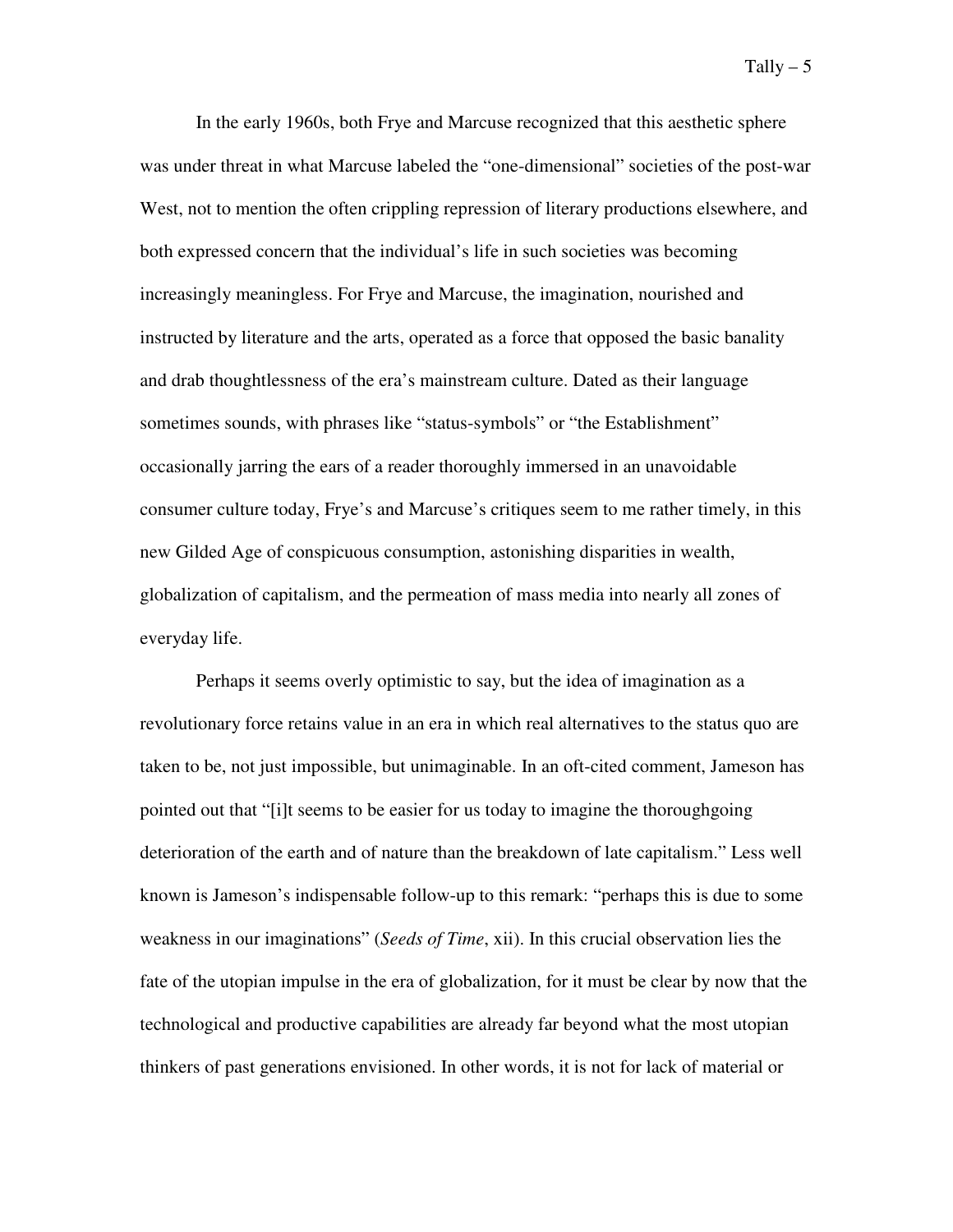manpower that the vision of some radically alternative social formation seems so remote, even inconceivable; rather, according to Jameson's formulation, it is the weakness of the imagination that appears to be the greatest obstacle to any utopian project. The predominance of a dystopian sensibility may well be a sign of the times, and Lyman Tower Sargent has suggested that "dystopia became the dominant literary form" of the twentieth century (29). In *Scraps of the Untainted Sky*, Tom Moylan has demonstrated the degree to which "critical dystopias" might also display their own utopian impulse, that is, by highlighting the utopian text's important negative or critical function, which is to implicitly or explicitly criticize the status quo. But Jameson has also argued that, with respect to both form and content, dystopias are fundamentally unrelated to utopias (see *Seeds of Time*, 55–57), and in any event the inability to imagine a more positive alternatives may be another way of merely affirming the negativity of actual existing conditions. (Indeed, the classic dystopias of twentieth-century literature—such as Aldous Huxley's *Brave New World* or George Orwell's *Nineteen-Eighty-Four*—were very much critiques of the present, or perhaps "near-future," rather than imaginative projections of a distant, different time.) Hence, if alternatives to the present social configurations are to be envisioned, the imagination itself needs to be empowered, and the utopian impulse of Frye and Marcuse, among others, offers an example of, if not a prescription for, how the educated imagination may function as a critical tool for actual praxis in the twenty-firstcentury world system. This is not to say that the sufficiently well-read individual will be somehow able to design a feasible utopia. Rather, as I argue below, the individual and collective subjects with empowered imaginations may be better able to interpret, and to change, the actually existing world in which they live.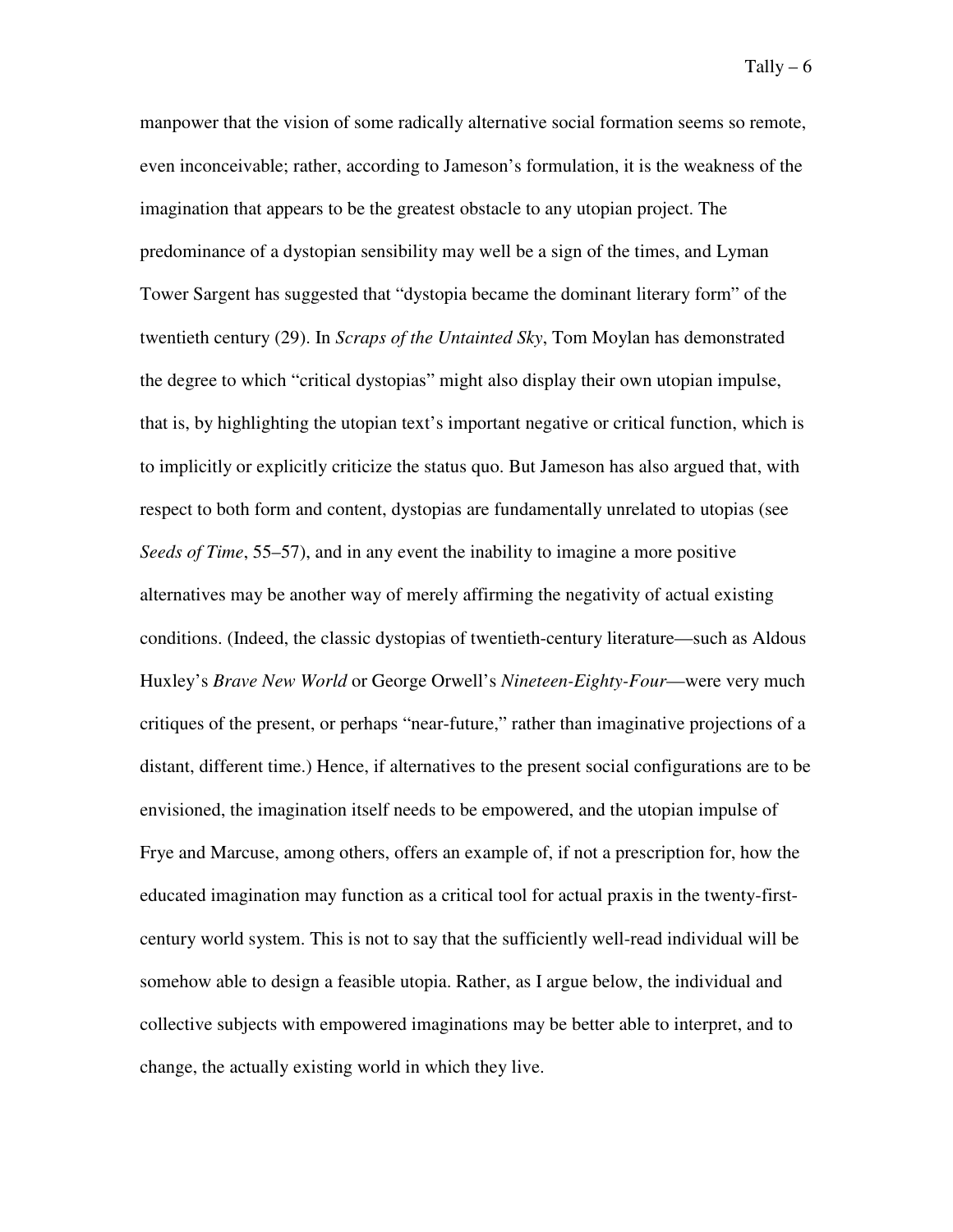As Frye makes clear in *The Educated Imagination* and elsewhere, the sort of work performed by literature already projects us beyond the flaming walls of the world (to borrow a phrase from Lucretius) and into an alternate, but no doubt still quite real, realm of the imagination. "Literature belongs to the world man constructs, not to the world man sees; to his home, not his environment" (*Educated Imagination*, 27). Even the most realistic literature is already utopian in its ability to produce alternative realities. Here I am not referring to *utopia* as a genre or literary form, which is the subject of Frye's great 1965 essay "Varieties of Literary Utopias," although that study artfully demonstrates the ways that the speculative myth-making in the generic mode of utopia help readers and writers make sense of the limits and possibilities of their own "real world." But the utopian impulse to which I refer is not confined to imagined societies in other spaces or times. It is just as visible in Dickens's London, Balzac's Paris, Melville's whale-ship, or Faulkner's Yoknapatawpha County as in the more traditional utopias embodied in More's, Bacon's, Bellamy's, or Morris's ideal communities. As I have argued elsewhere, the author of a literary work projects a figurative map or spatial representation of the places, persons, and events depicted, and this literary cartography frequently figures forth what might be considered otherworldly spaces even within the seemingly real world (see my *Spatiality*, 146–154). Moreover, one could say that the elements of utopian or fantastic narrative are necessarily present in the attempt to give shape to the world through literary representation. So the utopian functions and effects of literature may reveal themselves any text. And, not surprisingly, the reader's own experience of the literary world may take on utopian dimensions not necessarily intended by the author. The utopian impulse, in this sense, forms a sort of subterranean thread linking author to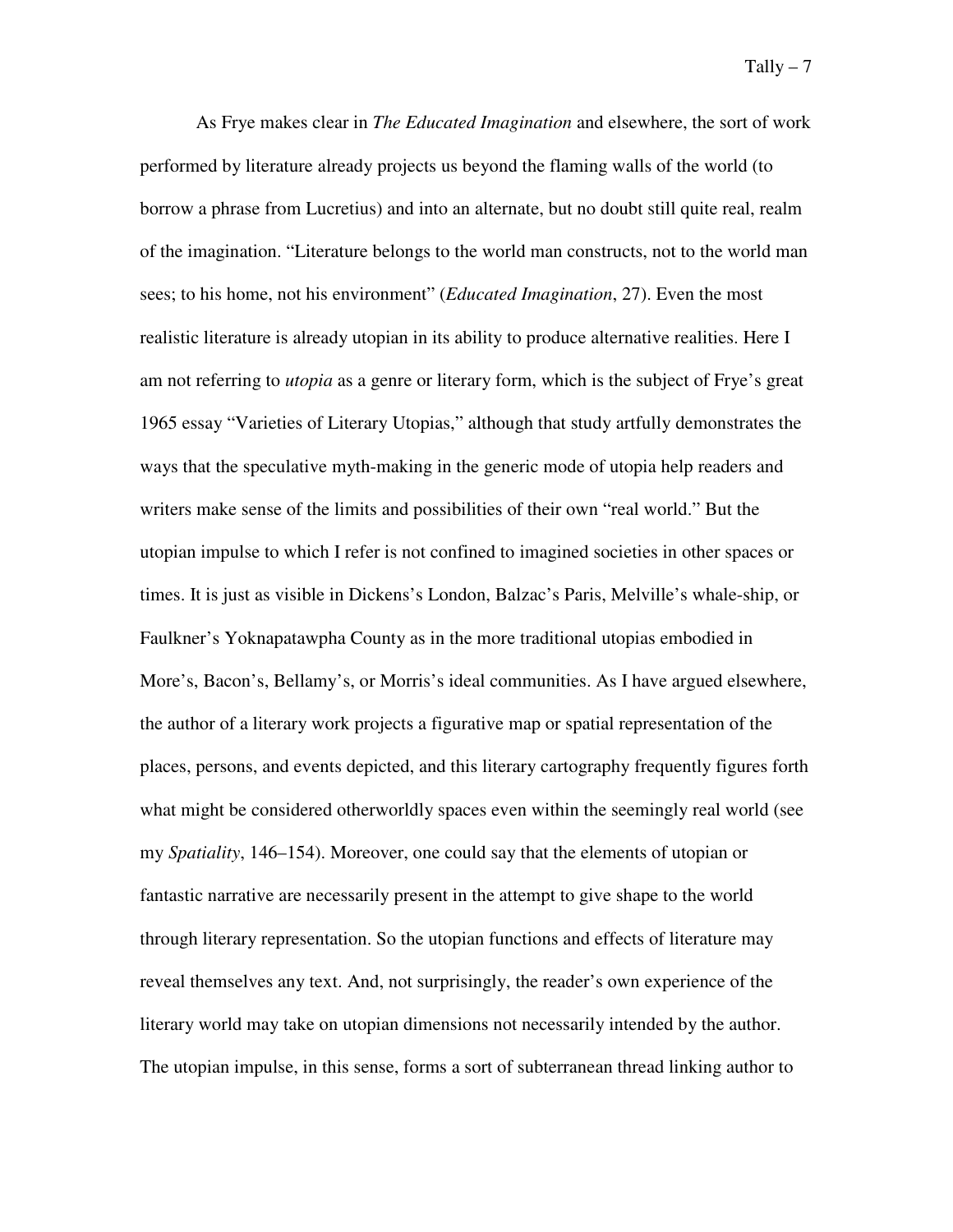reader and text, which nevertheless emerges and becomes visible in surprising, sometimes unforeseen ways. As I have suggested more recently in *Utopia in the Age of Globalization*, utopia is not so much the depiction of an ideal place or a future state outside of the spatiotemporal limits of the present status quo as it is the attempt to map the world itself. In seeing the world from this strange perspective, one discovers a reality that is in many respects *more* real, something Frye also underscores and as I discuss below.

 Fictional worlds are obviously distinct from the one in which we live. However, it is not merely that the imagination can project an alternative reality or "otherworld" that serves as a critique of the actually existing order. The empowered imagination may be all the more important in its capacity of producing an image of reality itself. As Marcuse puts it,

The truth value of the imagination relates not only to the past but also to the future: the forms of freedom and happiness which it invokes claim to deliver the historical *reality*. In its refusal to accept as final the limitations imposed on freedom and happiness by the reality principle, in its refusal to forget what *can be*, lies the critical function of phantasy … Art allied itself with the revolution. Uncompromising adherence to the strict truth value of imagination comprehends reality more fully. That the propositions of the artistic imagination are untrue in terms of the actual organization of the facts belongs to the essence of their truth. (*Eros and Civilization*, 148–149)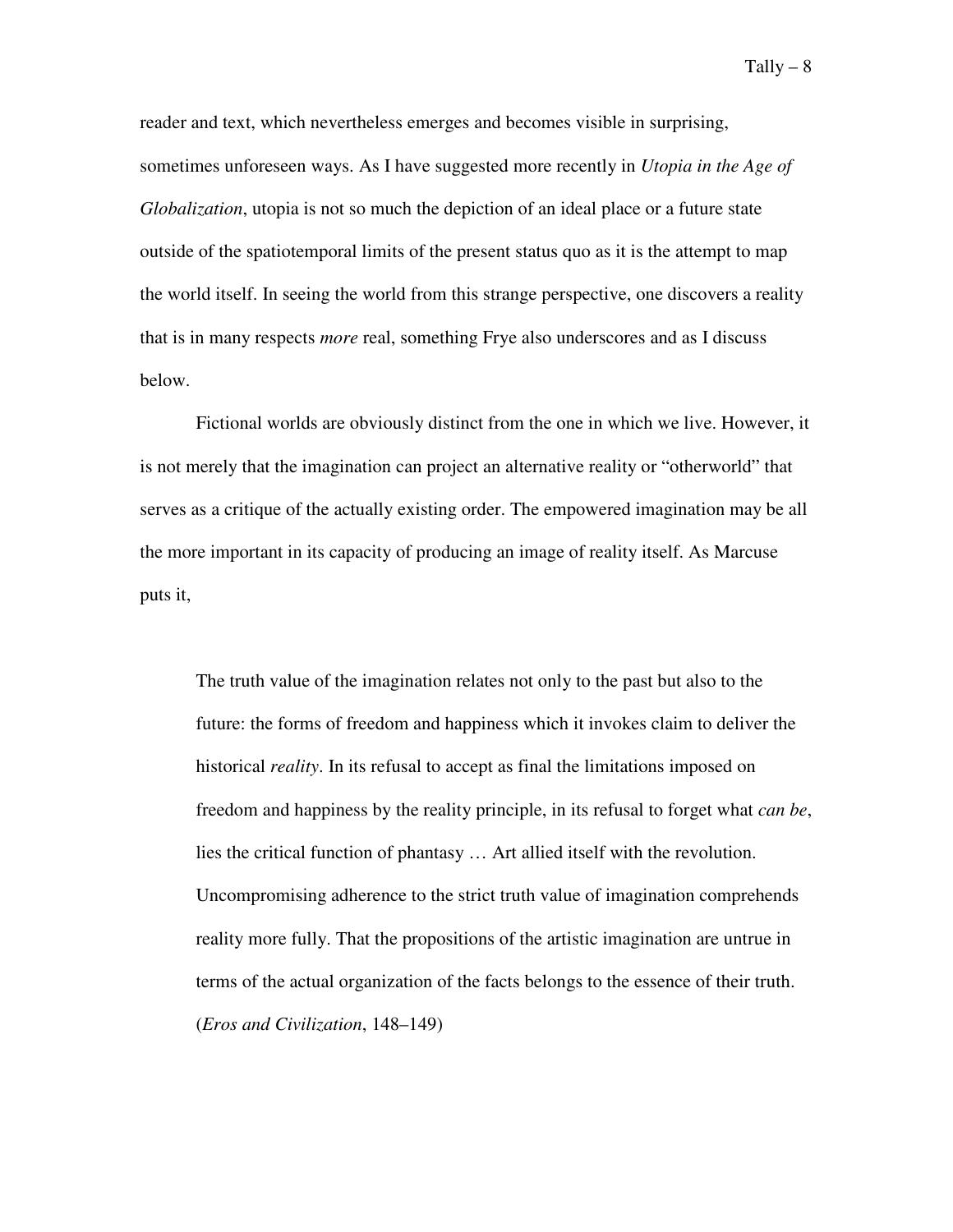Note here the reversal of the traditional priority of truth and fiction. From this rejection of the straightforwardly, scientifically factual in favor of a more comprehensive, speculative overview afforded by aesthetic productions, the educated imagination is necessarily critical, in the best sense of the word. The aesthetic dimension, which after all refers to ways of seeing, makes possible vistas that would be otherwise unavailable to the individual.

 Coming at it from a somewhat different critical tradition, Frye also underscores this point in *The Educated Imagination*. Although he insists that works of literature maintain their independence and autonomy, remaining obstinately apart from the exigencies of the "real" world, Frye maintains that the "anything goes" realm of the imagination inoculates the careful student of literature from bigotry and closedmindedness. For instance, to name one of many relevant examples, Frye notes that the study of literature teaches tolerance. "In our imagination our own beliefs are also only possibilities, but we can see the possibilities in the beliefs of others. Bigots and fanatics seldom have any use for the arts, because they're so preoccupied with their beliefs and actions that they can't see them also as possibilities" (*Educated Imagination*, 77–78). The vistas and vantages made possible through a careful reading of literary texts inform our perspectives as we deal with our own reality, and through this process, they can also transform the underlying reality itself. Literature at once offers a critical distance from and a visceral engagement with the real world in which we struggle to make sense of things. Ironically, perhaps, the estrangements of literature enable one to critically assess one's reality, not in spite of the literary world's unreality, but precisely because of it.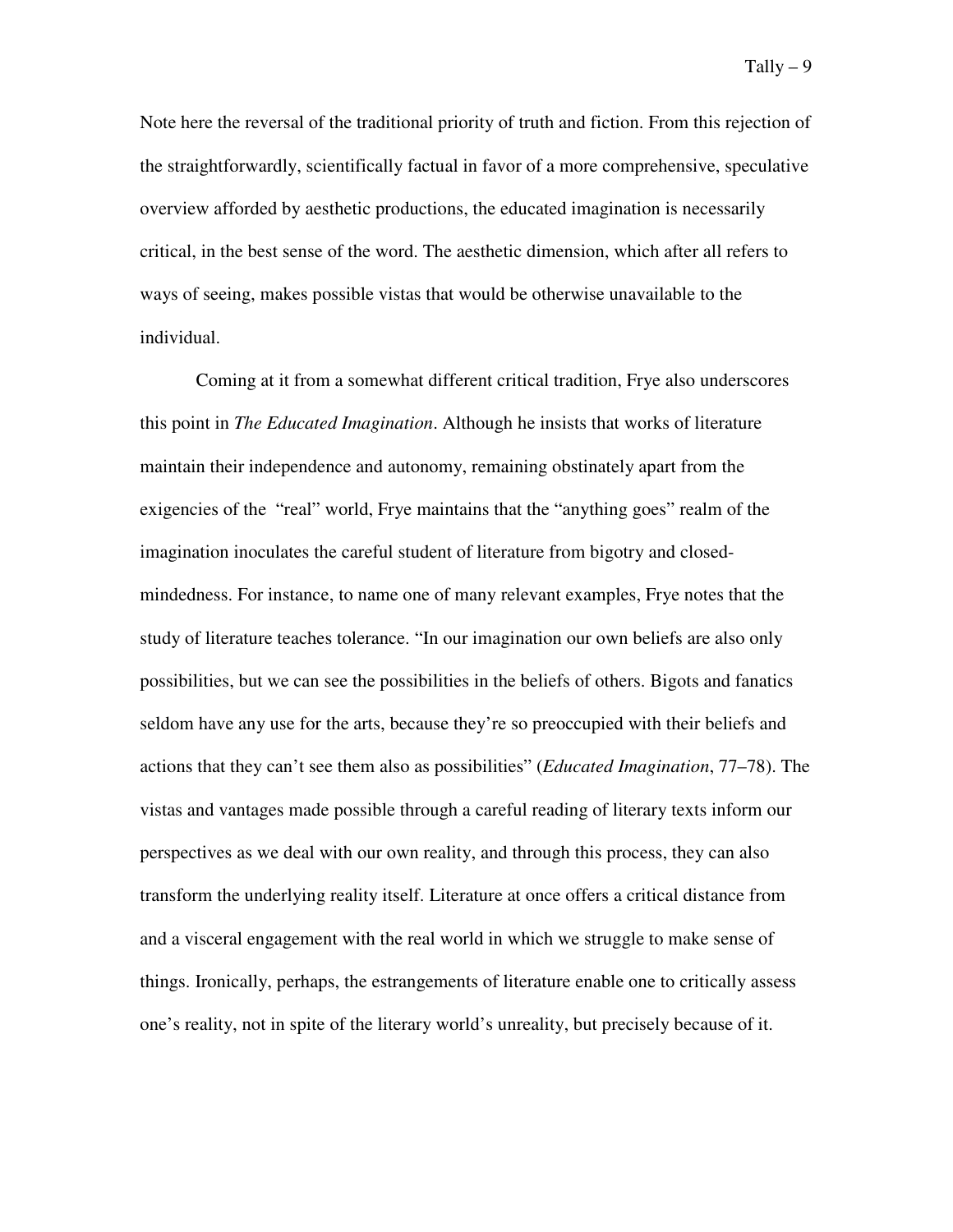This sort of thinking appears especially timely, given recent events, such as the student protests in Canada, in California, and in the United Kingdom, among other places, not to mention the Occupy Wall Street movement, the demonstrations associated with the Arab Spring and its reverberations, and the protests against austerity measures throughout Europe, to name but a few among the many sites of resistance around the globe in the past few years. In these we might hear distant echoes of Paris and May 1968, where one of the great slogans of the militants, scrawled as graffiti on the wall or enunciated in a political speech, was *L'imagination au pouvoir*, or "Power to the imagination!" In this utopian vision, the empowered imagination might be given free rein to create hitherto unthought social formations, as well as new personal relations, creative forms, ways of living and so on. In the heady moments of this or that protest, such utopian possibilities seem very real indeed.

 From another perspective, however, such a view may seem a bit naïve. After all, isn't Disney is staffed by "Imagineers"? (Perhaps a sign of the corporate "babble" against which Frye posits literary speech, this ghastly portmanteau word was actually coined by aluminum giant ALCOA in the 1940s.) The power of the imagination now seems more suited to technical, industrial, and entertainment-based applications than to social revolutionary activity. A characteristic aspect of triumphant globalization is that even the individual psyche appears to have become so infused with the late capitalist mode of production that one's own imagination is merely so much raw material to be manufactured into commodities. When Marcuse could express alarm at the efficiency with which rationalized societies absorbed, transformed, and redirected forms of revolt into products for consumption, he had barely scratched the surface. It is not merely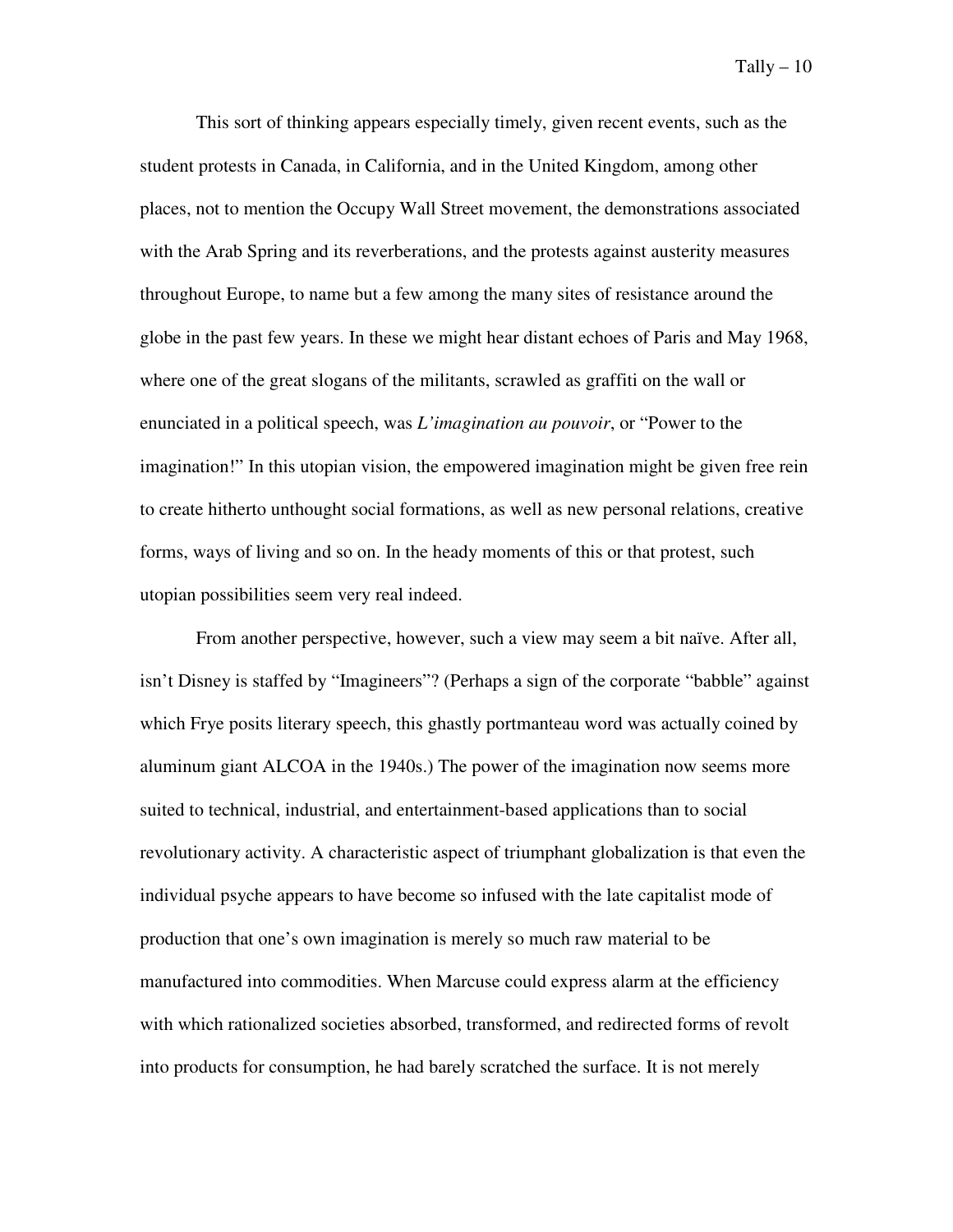coincidental, then, that vocal leaders in the business community, while championing "efficiency" and "accountability" but also "synergy," "creative destruction," "disruptive innovation," or "strategic dynamism" (to pronounce just a few recent buzzwords), have been among the most full-throated critics of liberal education, of the humanities, and of literature in particular. (To name one recent, highly publicized example, the Board of Visitors of the University of Virginia caused a nationwide outcry in 2012 when they attempted to oust the popular president of that school. Among the reported leaders of this effort were a hedge-fund manager and a real-estate developer, and, according to the *Washington Post*, the grounds for termination included the president's unwillingness to eliminate programs like German and classics in what the Board considered a timely fashion.) The proponents of this sort of bewildering capitalism seem to see little value in the educated imagination, although they may be pleased with the more manageable "skilled" imagination. Tellingly, Frye already noted in *The Educated Imagination* that the study of literature also militates in favor of free speech as opposed to "the speech of the mob," which "stands for cliché, ready-made idea and automatic babble, and it leads us inevitably from illusion to hysteria" (148).

 Frye's opposition to "the speech of the mob" should not be confused with an elitist denigration of what the Occupy Wall Street protesters called the 99%. On the contrary, given the context, Frye is actually siding with the aims of the people, broadly conceived, as against those who would attempt to manipulate the people using such "automatic babble." Frye even names two of the most pernicious sources of such degraded speech: "advertisers" and "politicians at election time" (146). Using Orwell's *Nineteen-Eighty-Four* as a clear example, Frye goes on to suggest that under a totalitarian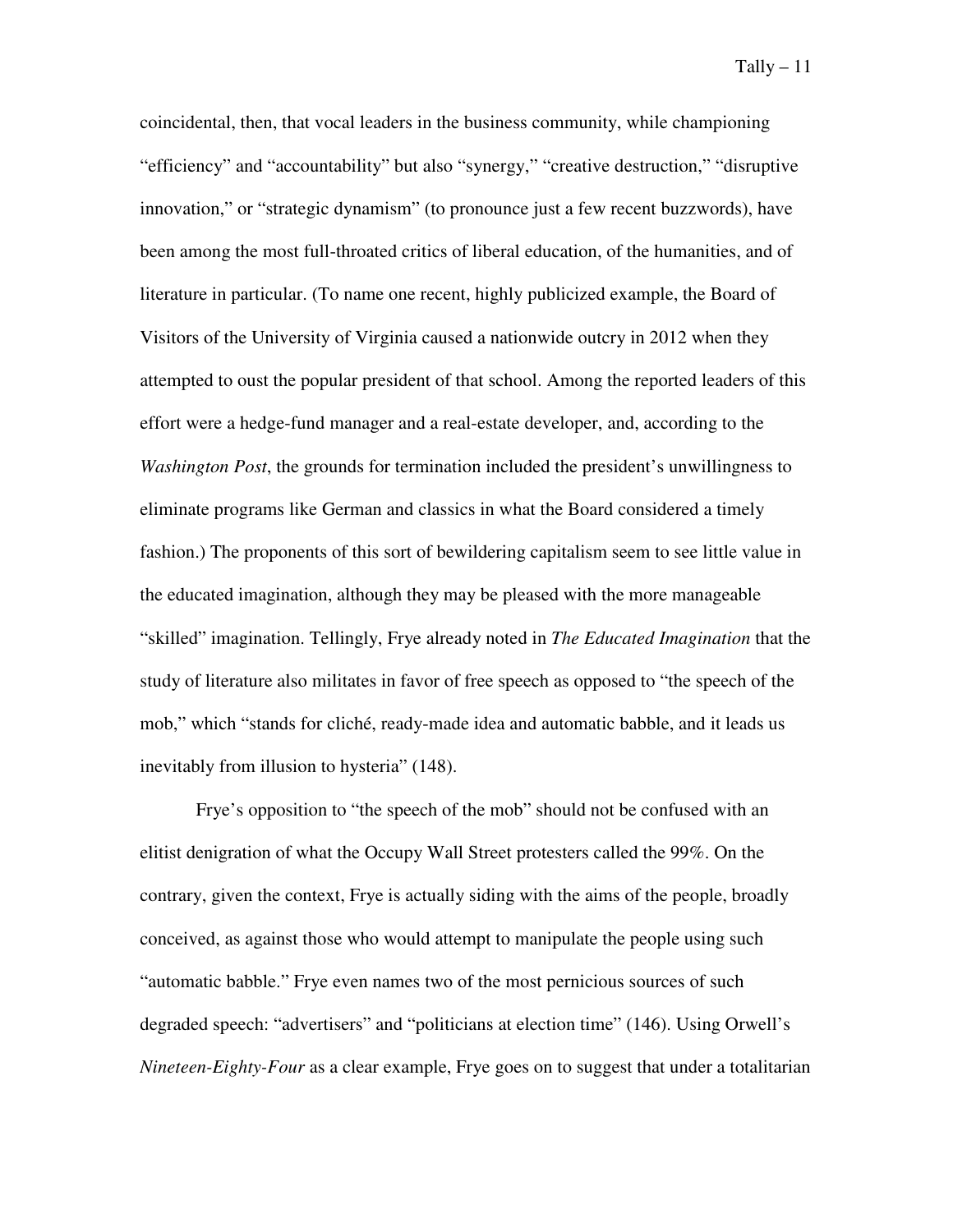regime, "the only way to make tyranny permanent and unshakable […] is deliberately to debase our language by turning our speech into an automatic gabble" (147). But, lest he be confused with one who simply repeats the "gabble" of Cold War political rhetoric, Frye immediately notes that an anti-Communism expressed in "hysterical clichés" inevitably reproduces the state it seeks to criticize. Or, to put it in Orwell's terms, the double-speak of anti-Communists becomes just as bad as that of Big Brother's administration, and both kinds are inimical to free speech. But Frye is not merely discussing the hysteria of political "babble." By naming advertisers even before politicians in his discussion of the forces which, wittingly or otherwise, oppose free speech, Frye emphasizes the degree to which the language of commerce so frequently finds itself at odds with humanistic or humane discourse. The disruptive innovators or strategic dynamists of corporate boardrooms are undoubtedly the products as well as the producers of such degraded speech, but in their persistent appeal to a kind of "mob," Frye understands, they effectively undermine both the truth and reality.

 In this matter, Frye finds another unlikely ally from the Frankfurt School: Theodor Adorno. In *Minima Moralia*, Adorno takes issue with the "ordinary language" favored by certain mid-century analytic philosophers, but he also teases out a moral and political effect of such an approach. As Adorno puts it, referring to something akin to "the speech of the mob" in Frye,

Shoddiness that drifts with the flow of familiar speech is taken as a sign of relevance and contact: people knows what they want, because they know what other people want. Regard for the object of expression, rather than for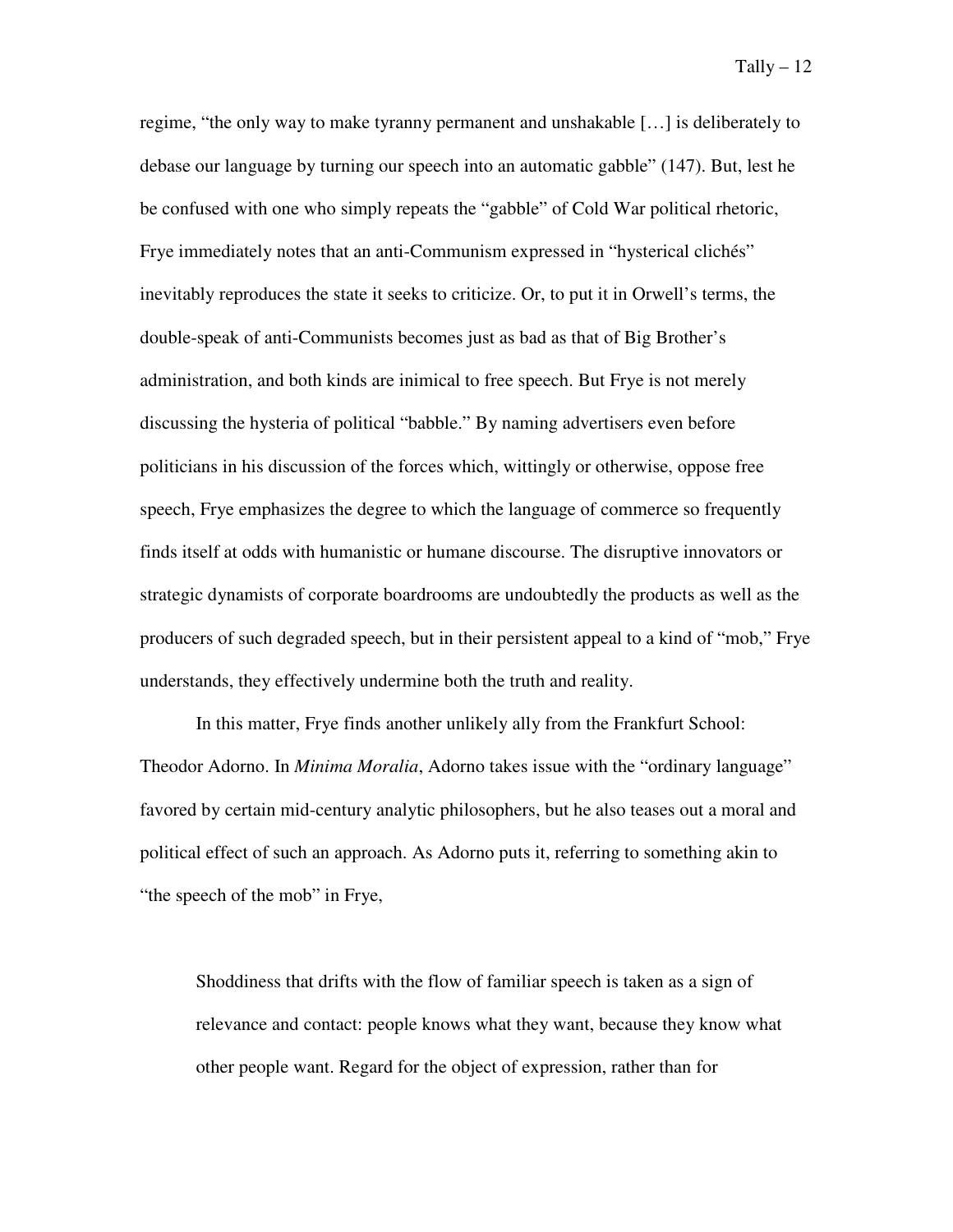communication, is considered suspicious: anything specific, not taken from preexistent patterns, appears inconsiderate, a symptom of eccentricity, almost of confusion. Contemporary logic, which makes so much of its clarity, has naïvely adopted this perverted notion of everyday speech. Vague expression permits the hearer to imagine whatever suits him and what he already thinks in any case. Rigorous formulation demands unambiguousness, conceptual effort, from which people are deliberately discouraged, and imposes on them in advance of any content a suspension of all received opinions, and thus a separation from oneself that the hearer violently resists. Only what they do not need to know, they consider understandable; only that which is truly alienated, the word molded by commerce, strikes them as trustworthy. (101, translation modified)

Adorno is here speaking of the need for philosophy to be expressed in a language not already colonized and commodified by commercial interests, which appeal far more to "the speech of the mob" than to the considered criticism of the thoughtful reader. In Adorno, the estrangement of truly philosophical discourse, its very difference from everyday communication, make it far more capable of approaching the truth of social life than the ostensibly more familiar, but actually more alienating, language of radio, television, and other segments of the culture industry.

 In Frye, literature—and particularly a multinational, multilinguistic, comparative literature—offers a similarly liberating estrangement from everyday experience, from the increasingly pre-packaged sense of the ordinary in modern industrialized societies. In this, Frye is in the august if somewhat unexpected company of Bertolt Brecht and his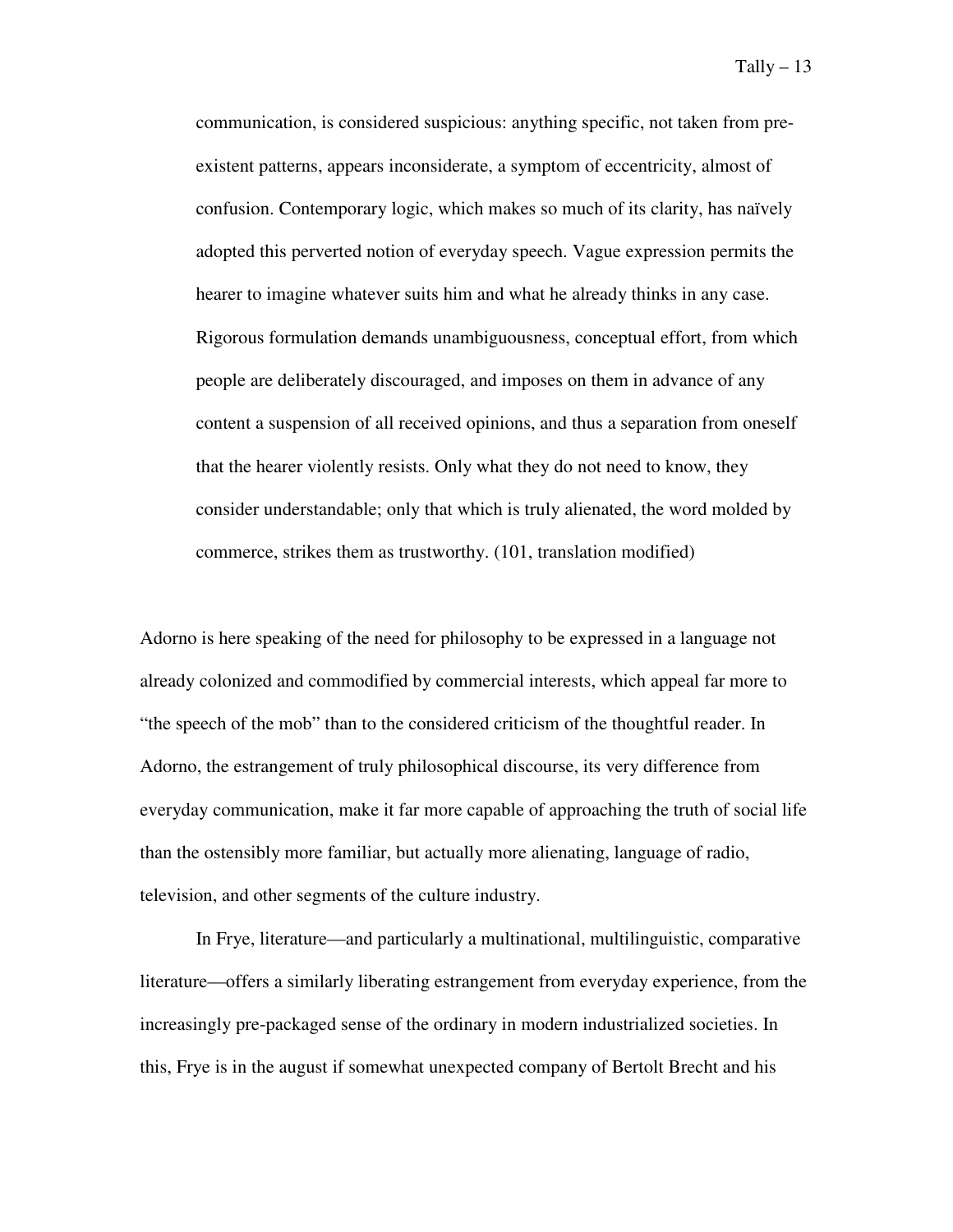*Verfremdungseffekt* and the Russian Formalists with their *ostranenie*. In all of these, the mark of an effectively literary experience is visible in its ability to estrange or defamiliarize the "real world" for the reader, viewer, or auditor. As Victor Shklovsky put it in one well known formulation, "[t]he technique of art is to make objects 'unfamiliar,' to make forms difficult, to increase the difficulty and length of perception because the process of perception is an aesthetic end in itself and must be prolonged" (11). This by now commonplace understanding of poetic discourse, distinguishable from the more prosaic and informational modes of communicating, as a defamiliarization by which one can perceive and linger about the artificiality or constructedness of the work of art is very much related to Frye's conception of literary studies as a means of educating the imagination. For, once we encounter the sheer weirdness of literary language, whether in poetry or prose, we find ourselves in a contact zone between real and imagined worlds.

 The British fantasist and science-fiction writer China Miéville has argued that the distinction between fantastic or realistic literature does not really hold. Rather, he distinguishes between "the literature of recognition versus that of estrangement" (qtd. in Crown). The latter might include not only works of fantasy but also works like *Moby-Dick*, in which the events and characters are technically possible, but which is nevertheless exceedingly strange. For Miéville, both sorts could do an effective job, but he finds that "there is something more powerful, ambitious, intriguing and radical" about the fiction of estrangement. Miéville's discussion is a nuanced variation of an earlier defense of fantasy. Although he is defending the fantasy genre or mode from those very Marxist critics who would dismiss fantasy as escapist or reactionary, Miéville draws upon the Marxist critique of capitalism in making his claim that fantasy offers a better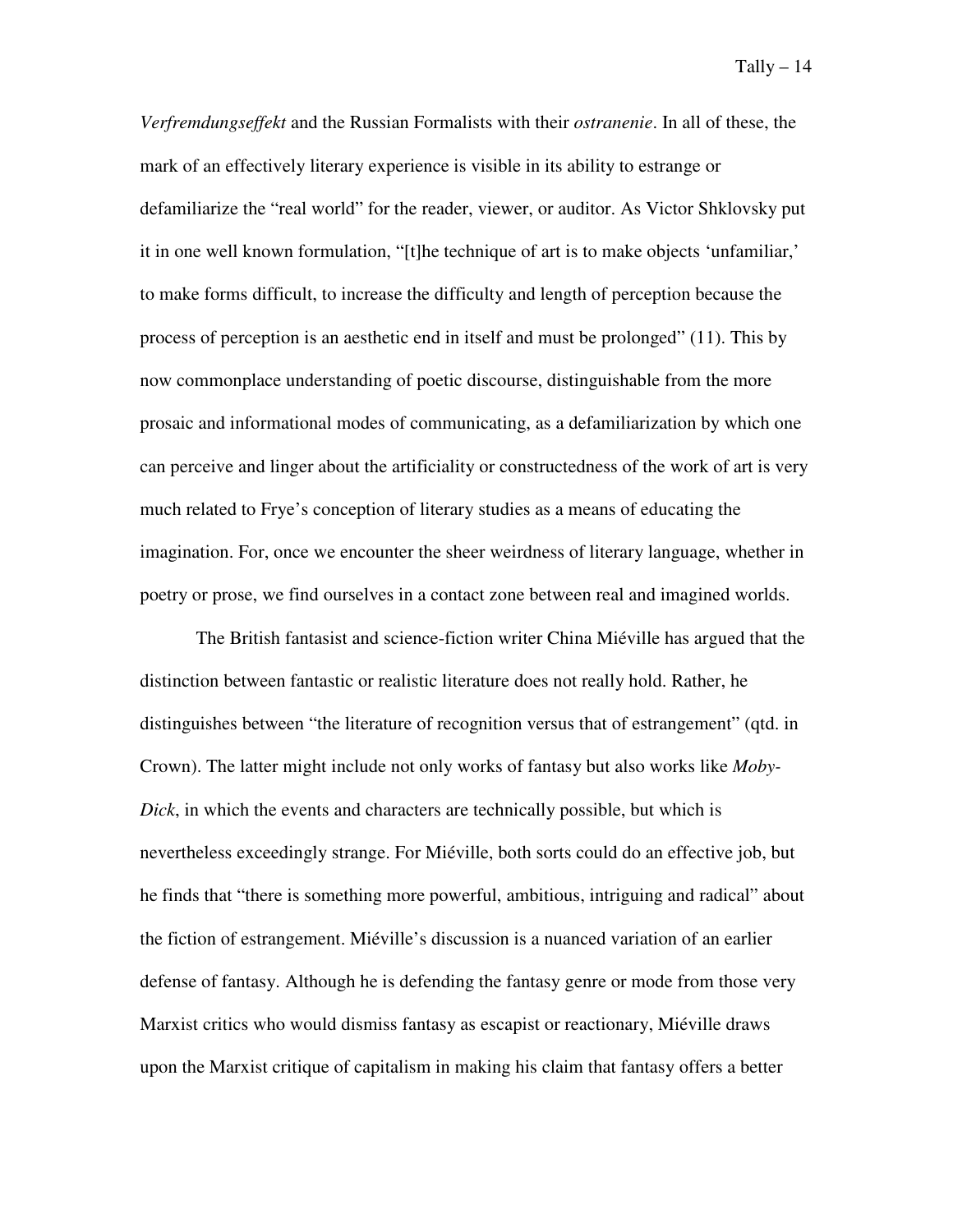approach than even realism for getting at the truth of the "real world." After discussing Marx's own analysis in *Capital* of the fetishism of the commodity and the hidden social relations embedded in the commodity form, Miéville observes that "'Real' life under capitalism *is a fantasy*: 'realism,' narrowly defined, is therefore a 'realistic' depiction of 'an absurdity which is true,' but no less absurd for that. Narrow 'realism' is as partial and ideological as 'reality' itself" ("Editorial Introduction," 42). Further, Miéville insists, the "apparent epistemological radicalism of the fantastic mode's basic predicate," namely that "the impossible is true," makes it well suited to the task of an oppositional or critical project (42–43). It should be noted, however, that Miéville quite rightly does not claim that fantasy is itself a revolutionary mode or "acts as a guide to political action" (46). The value of fantasy lies less in its politics—which could lie anywhere on the political spectrum—than in its imaginative encounter with radical alterity itself. As Miéville concludes, "the fantastic might be a mode peculiarly suited to and resonant with the forms of modernity. […] Fantasy is a mode that, in constructing an internally coherent but actually impossible totality—constructed on the basis that the impossible is, for this work, *true*—mimics the 'absurdity' of capitalist modernity" (42).

 I believe that Miéville's defense of fantasy or the literature of estrangement, much like Marcuse's discussion of the utopian impulse in the aesthetic sphere, aligns well with Frye's understanding of literature and literary studies as modes of educating the imagination. Like these others, Frye recognizes that literature, precisely because it provides this access to an imaginative activity beyond the crude *hic et nunc* of daily, lived experience in modern Western societies, makes possible an encounter with a world *more*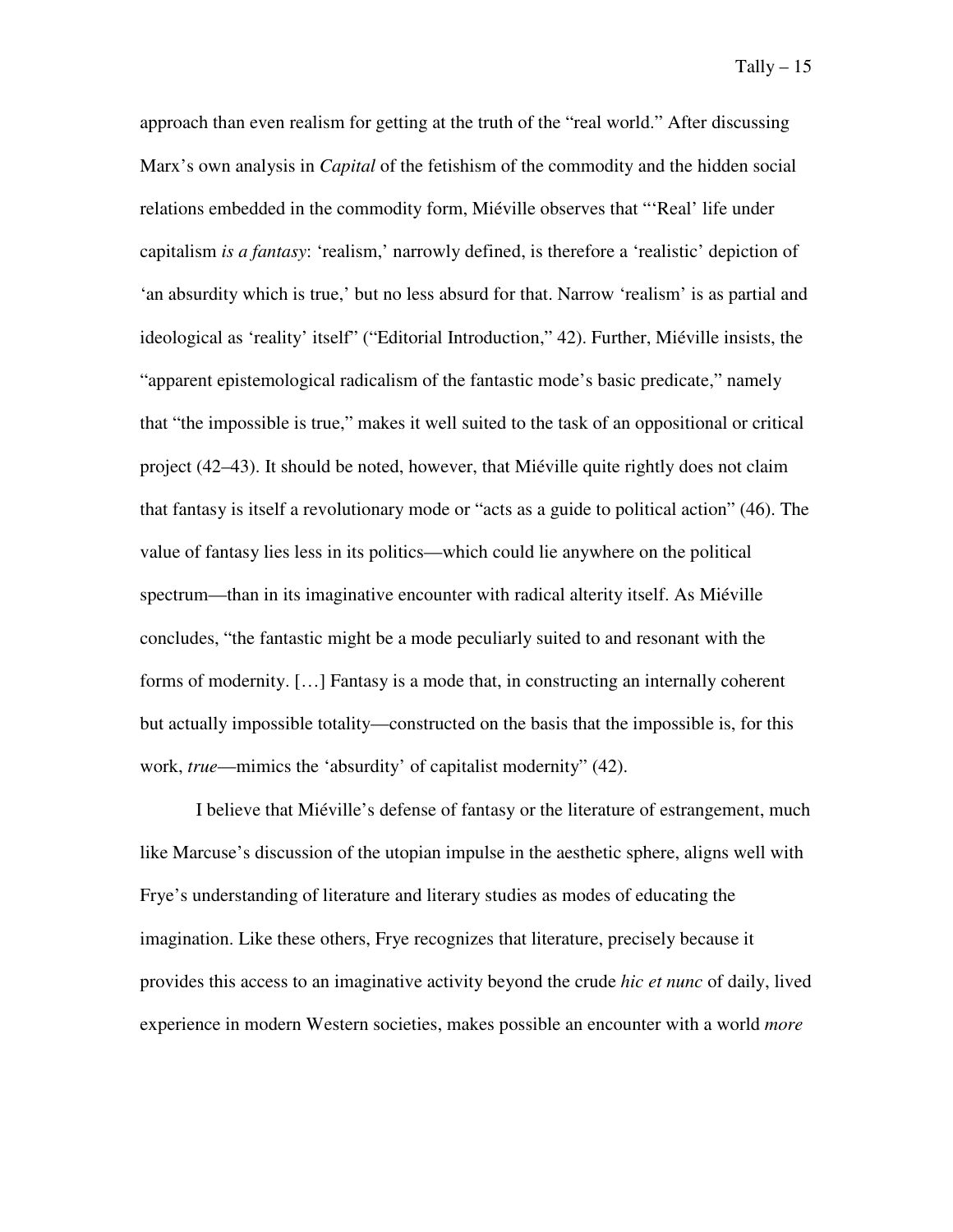*real* than the so-called "real world" of advertisers and politicians. In a sense, then, the worlds disclosed through literary studies are utopian after all.

 Frye concludes his lectures on the educated imagination with a sort of parable about a contemporary everyman, "an intelligent man [who] has been chasing status symbols his whole life," but who suddenly discovers that this meaningless world has collapsed around him, for whatever reasons and in whatever ways. "No psychiatrist or clergyman can do him any good, because his state of mind is neither sick nor sinful" (150). No, it is his imagination that is impoverished. Now seeking education as a starving man seeks food, he is able to educate his imagination through a study of literature. The man realizes that what he had thought was the *only* world was really two worlds: "One is all around us, the other is a vision inside our minds, born and fostered by the imagination, yet real enough for us to try to make the world we see conform to its shape" (150–151). And, as Frye hastens to make clear, this is *not* a secondary world in which to escape, but above all the window into a place far more real than the illusory society to which the man was previously limited. The world discovered by the educated imagination is emphatically not illusory, according to Frye. "It is the real world, the real form of human society hidden behind the one we see. It's the world of what humanity has done, and therefore can do, the world revealed to us in the arts and sciences" (152). With an educated imagination, such a person—and all of us, too—may at last begin to see the real world more clearly, which remains impossible while any of us can still manage to get by with weakened or inactive imaginations in a rather limited, therefore unreal, world that is falsely presented to us *as* the real world by those who would have us employ only the speech of the mob.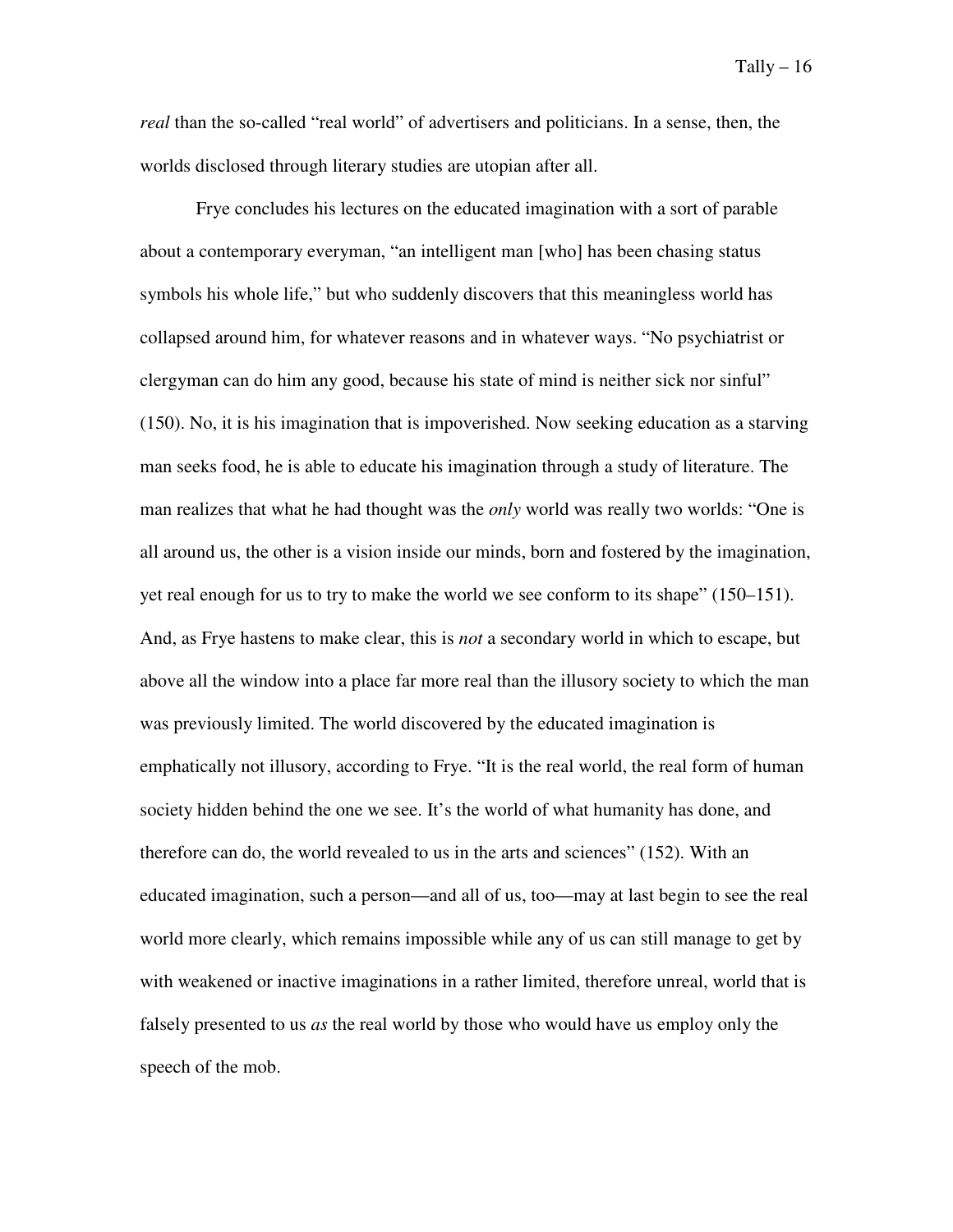The slogan of my title, "Power to the Educated Imagination!", thus reflects a political agenda, a utopian strategy to achieve a life without anxiety, a life beyond the mind-numbing and banal consumerism affirmed on almost all sides today as our sole *raison d'être*. This is not to say that the existential angst can be entirely dissipated by reading literature or that literary criticism will solve the world's material problems, of course, but that the educated imagination might offer vistas into possible alternatives to the present situation, in large part by allowing one to see the all-too-real present configuration from fresh perspectives. The crises of the 1960s occasioned in Frye a reconsideration of an earlier moment of twentieth-century madness and, perhaps, an optative or forward-looking glance at the struggles to come. As Michael Dolzani writes elsewhere in this volume, "the 1969 Preface to [a new edition of] *Fearful Symmetry* notes a parallel between the crisis of World War II, to which the book was on one level a response, and a present moment in which 'reactionary and radical forces alike are once more in the grip of the nihilistic psychosis that Blake described so powerfully in *Jerusalem*'." But in the paragraph quoted by Dolzani, Frye begins by repeating two lines from Blake, about "the central Cities of the Nations,/ Where Human Thought is crush'd beneath the iron hand of Power," and Frye ends by noting that, "one of the most hopeful signs [today] is the immensely increased sense of the urgency and immediacy of what Blake had to say" (*Fearful Symmetry* 7). In other words, Frye's dismay at the existential and cultural crises of the 1960s was tempered somewhat by his conviction that literary study, here figured forth in the poetry of William Blake, might empower the imagination in ways that could enable us to overcome the "nihilistic psychosis" plaguing contemporary society. No less than destructive political ideologies, as Frye had also made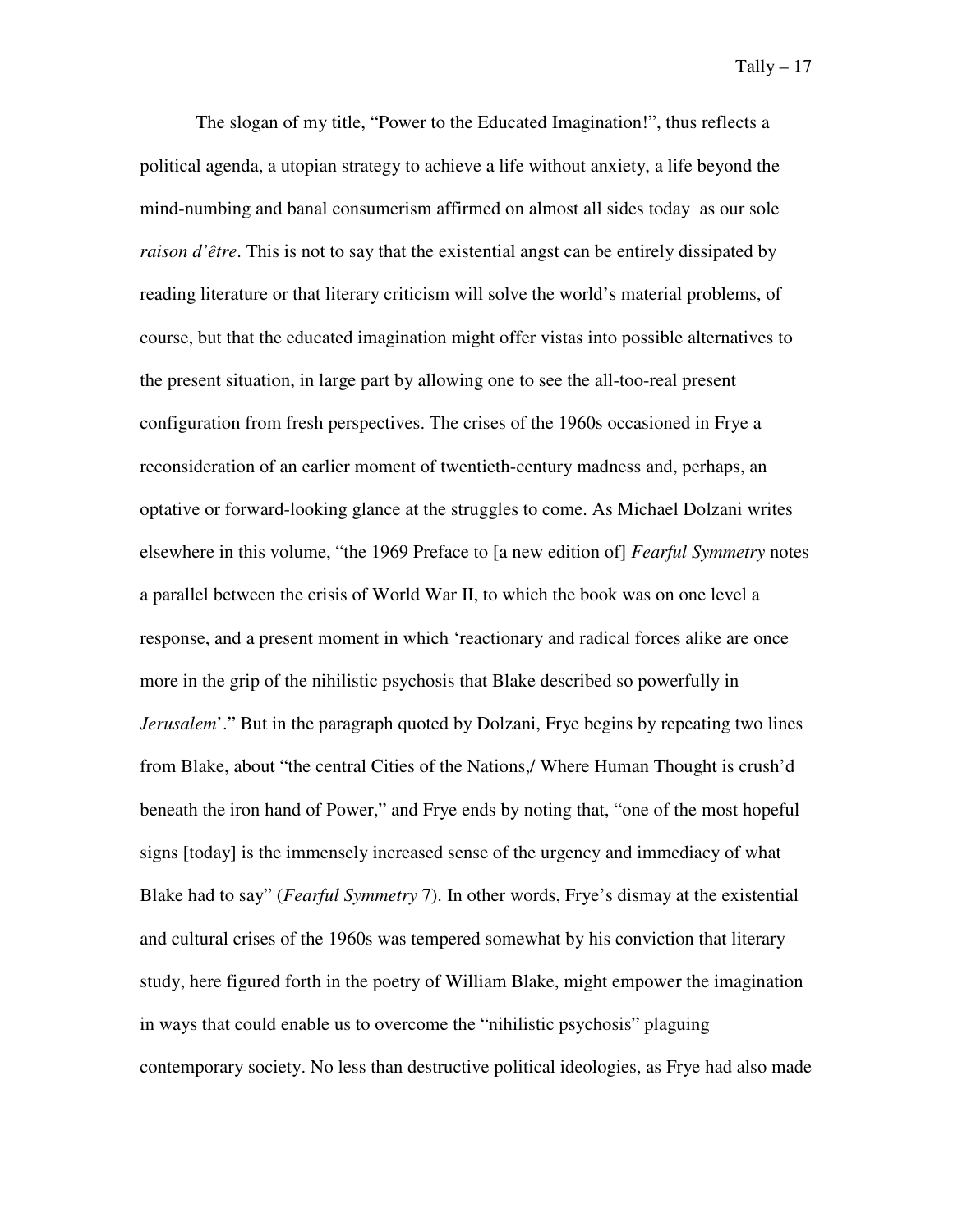clear, the venal commercialism and anti-intellectual popular culture were also mobilized against the freedoms afforded by literary studies through the production of an *educated imagination*. Frye understood well that, whether felt as an iron hand or as a seductive caress, certain Powers were arrayed against Human Thought.

 In *An Essay on Liberation*, published the same year as Frye's *Fearful Symmetry* Preface, Marcuse acknowledged that the limits upon the imagination might be imposed by repressive forces in society or by broader historical constraints or both, but beyond such limits, "there is also the space, both physical and mental, for building a realm of freedom which is not that of the present" and "which necessitates an historical break with the past and present" (viii). Frye's own theory and criticism, as well as the incalculable influence Frye has had over others' critical and literary works, demonstrates that such a break can be descried and experienced through the study of literature. Comparative literature in particular, by extending beyond locale, region, or nation and into world literature, is essential for making sense of, and imagining alternatives to, the somewhat illusory "real world" we occupy. In the purposive act of reading literature, of taking products of the imagination seriously, this utopian project is already begun.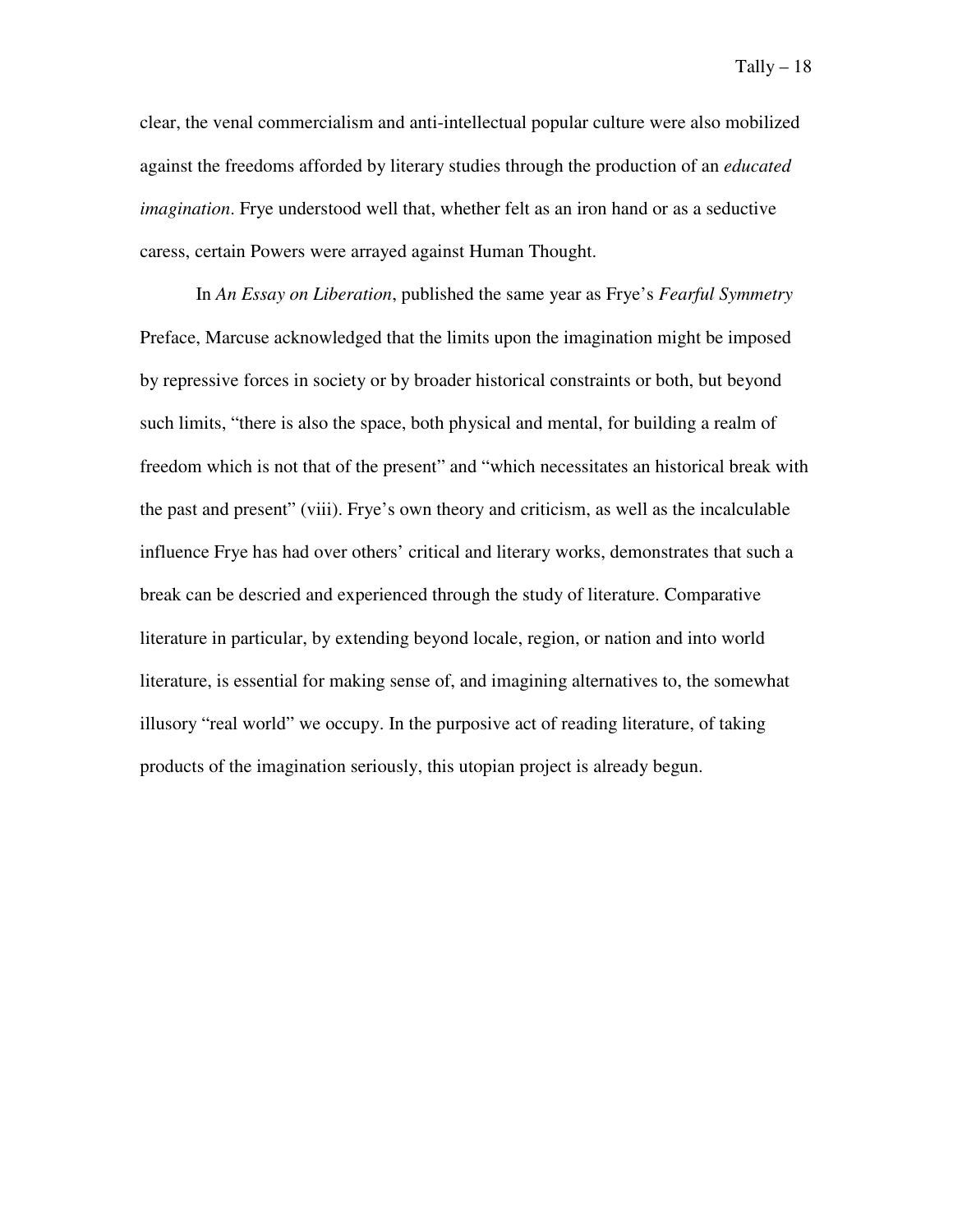## **Works Cited**

- Adorno, Theodor W. *Minima Moralia: Reflections on a Damaged Life*. Trans. Edmund F.N. Jephcott. London: Verso, 2005.
- Crown, Sarah. "What the Booker Prize Really Excludes." *The Guardian* (Monday, 17 October 2011): n. pag.
	- [http://www.guardian.co.uk/books/booksblog/2011/oct/17/science-fiction-chinamieville]
- Frye, Northrop. *The Educated Imagination*. Bloomington: Indiana University Press, 1964.
- —. *Fearful Symmetry: A Study of William Blake*. Ed. Nicholas Halmi. Toronto: University of Toronto Press, 2004.
- —. "Varieties of Literary Utopias." *Daedalus* 94.2 (Spring 1965): 323–347.
- Jameson, Fredric. *The Seeds of Time*. Berkeley: University of California Press, 1994.
- Marcuse, Herbert. *An Essay on Liberation*. Boston: Beacon Press, 1969.
- —. *Eros and Civilization: A Philosophical Enquiry into Freud*. Boston: Beacon, 1966.
- —. *One-Dimensional Man: Studies in the Ideology of Advanced Industrial Society*. Boston: Beacon, 1966.

Miéville, China. "Editorial Introduction." *Historical Materialism* 10.4. (2002): 39–49.

- Moylan, Tom. *Scraps of the Untainted Sky: Science Fiction, Utopia, Dystopia*. Boulder, Colorado: Westview, 2000.
- Sargent, Lyman Tower. *Utopianism: A Very Short Introduction*. Oxford: Oxford University Press, 2010.